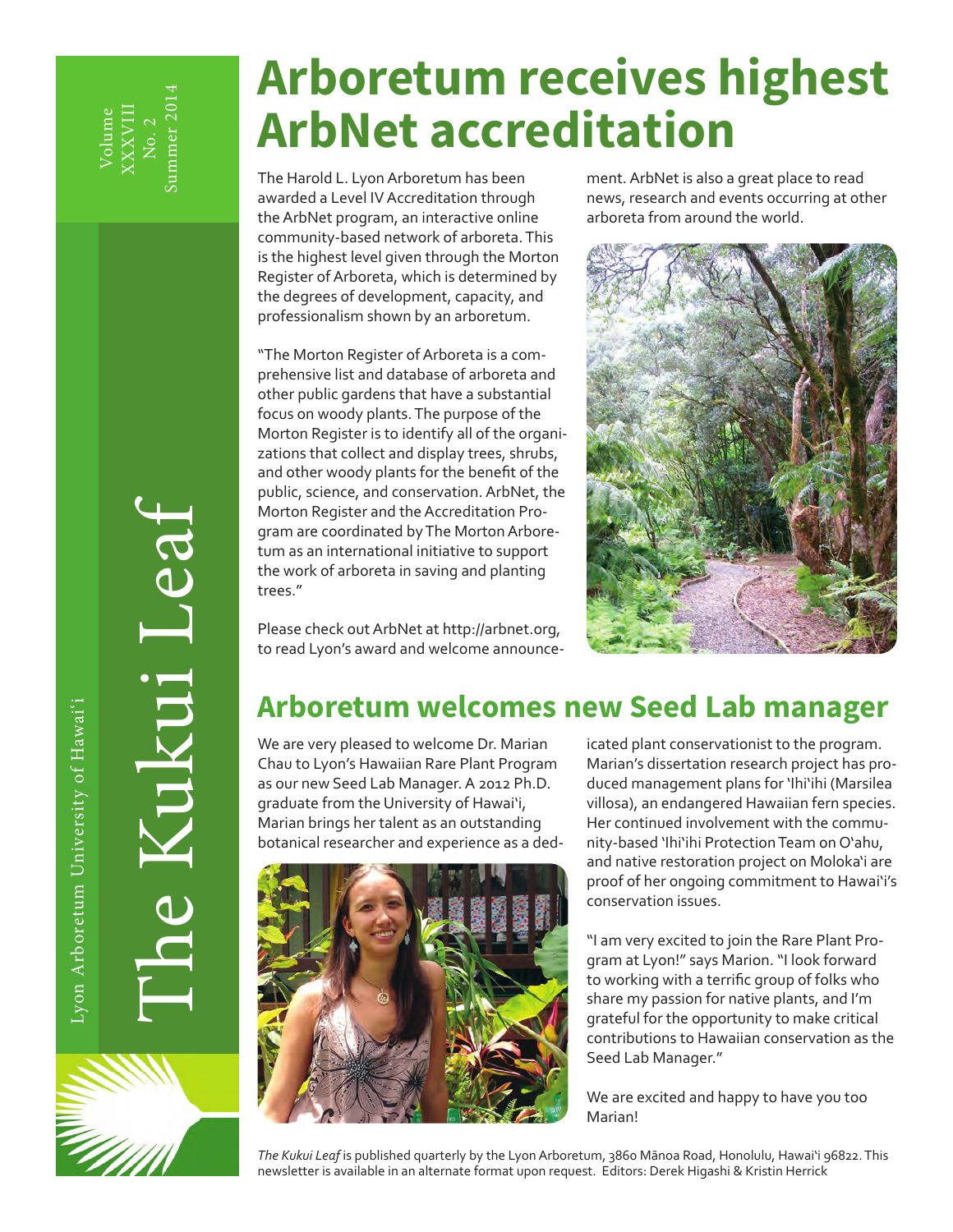# **A note from Christopher Dunn**

Aloha friends,

As many of you know, I have moved on to a new position on the mainland. Effective April 1 (yes, April Fools' Day), I am the E.N. Wilds Director of Cornell Plantations at Cornell University.

Leaving the Lyon Arboretum after seven wonderful years is extremely hard.

During my tenure, the staff, volunteers, UH administration, the UH Foundation, and the community came together to build a new and strong commitment to excellence in horticulture, plant conservation, education, and management. We saw the completion of a new education center, a new collection and grounds building. A new hale was erected in the ethnobotany garden. School



groups increased dramatically. Our plant conservation program received a national award. The Lyon Arboretum, as a whole, was honored by the City Council. There is so much to be proud of. And there is so much on the horizon that should energize us all. So, it is both with pride and with considerable sadness that I leave. But, I bring all your aloha with me and I will be working with administrators at Cornell to forge some deeper and lasting partnerships with organizations and programs in Hawaii. Just as you invited me seven years ago to join you, I invite you to visit any time you are on the mainland. It is not good bye. A hui hou.

Chstoph? V

*– Christopher Dunn*

## **New Jane Goodall book features Arboretum staff member**

*SEEDS OF HOPE* takes us from England to Goodall's home-awayfrom-home in Tanzania, Africa, deep inside the forests of Gomebe National Park. Using the warm voice that made us fall in love with the world of chimpanzees, Goodall now opens our eyes to the profound relationship we have with the world of plants. She explores our dependence on the plant kingdom as food, as medicine for our bodies and our psyches, and as our helpers in the task of healing the harm we have inflicted on the natural world.

Goodall shares her excitement about new research demonstrating the complex ways that certain plants communicate with each other, and the amazement she felt learning that some seeds, after lying dormant and forgotten for thousands of years, can germinate when put

in the right environment. And she introduces us to many of her heroes – botanists and naturalists who are dedicating, and sometimes even risking their lives to rescue endangered plants and forests.

**Lyon Arboretum's own Nellie Sugii**  is mentioned in this book regarding her work on the Kokia Cookei. There is also a wonderful picture of the Kokia Cookei from David Eckhoff in the book as well.



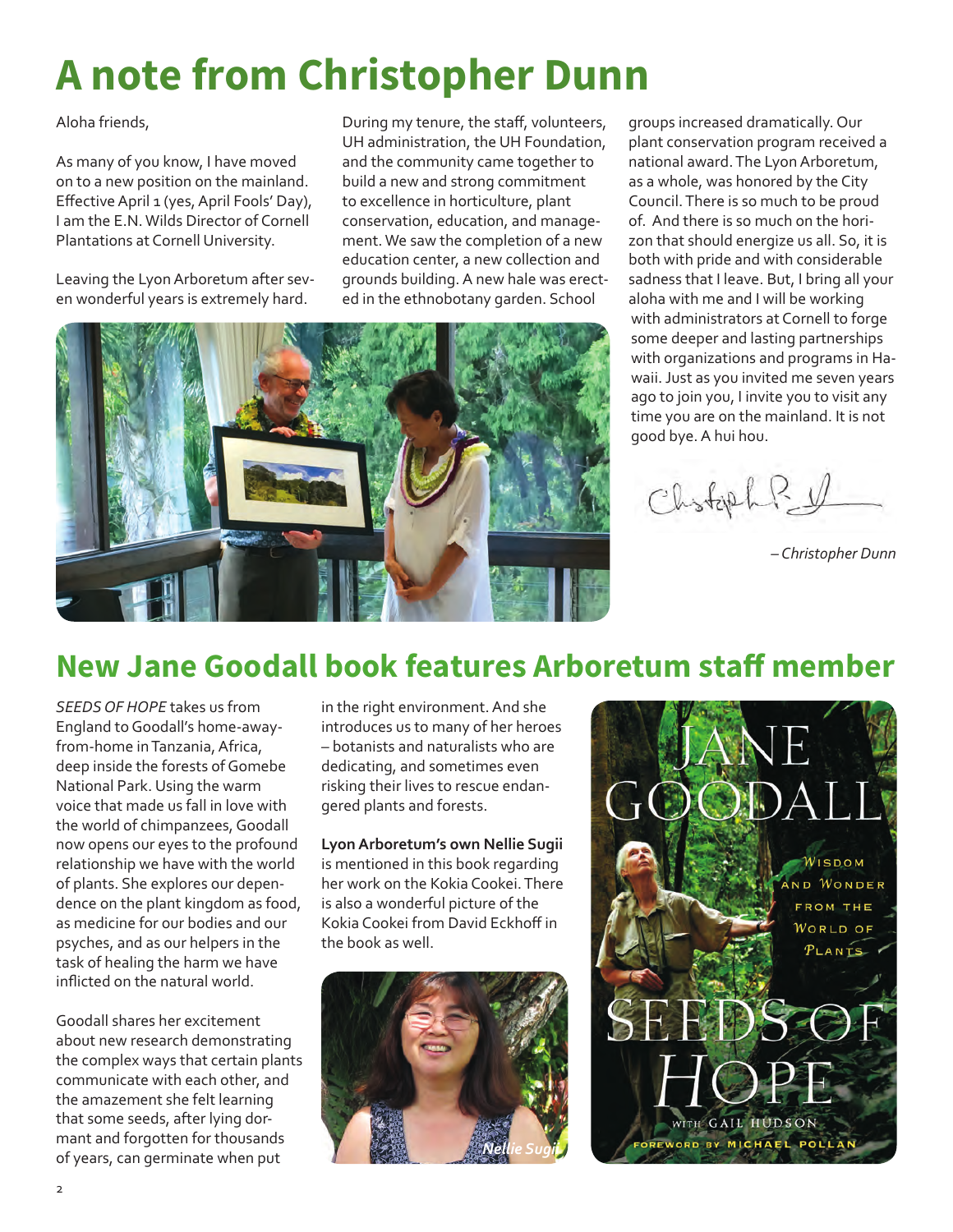# **Friends News** *Update from Friends of Lyon Arboretum President*

A warm aloha to our readers. Since our last newsletter, we have been busy hosting many events from the staff appreciation dinner to the recent potluck dinner honoring the contribution of Christopher Dunn, as he departs for the mainland. We were also blessed to host an



amazing Board-prepared dinner for Commercial Plumbing, Inc. who was lucky enough to submit the winning bid at our Lyon in Summer silent auction. Our community and culture are closely intertwined, and enjoying time with volunteers, staff and community leaders

helps to build our connection to one another.

At each of these events, we are reminded of how wonderful it is to be part of such a special place. Although we will miss Christopher and all that he has brought to the Arboretum, we will continue to deliver on our mission. At the core of our mission is the encouragement of the use of the gardens. During my tenure as President, I have placed a focus on renewing and expanding the membership of the Arboretum. A strong membership committee of Board members is crafting a plan to quickly execute, and build on the foundation that so many of my predecessors paved. The goal of this plan is to double our membership by the end of my term as President. This is both ambitious and achievable. Our community supporters and sponsors deserve an active and vibrant Arboretum to continue for many, many more years.

We would like to thank supporters such as Jerry and Alice Tucker who graciously started the Tucker Intern Fund more than a decade ago. The fund brings dedicated international interns to the Arboretum to learn, educate and contribute to our community. Their leadership has inspired others to promote and participate in our mission in a variety of ways. Please join Jerry and Alice in their support of the international internship program by sending your contributions marked "Tucker Intern Fund" to the Friends of Lyon Arboretum.

The Friends of Lyon Arboretum continue to expand our fundraising reach that began with the Lyon in Summer and now includes the Lyon in the Sun in alternating years. Lyon in the Sun is planned for mid-October this year so stay tuned!

In receiving this newsletter, you are already a contributing member. We would encourage you to invite a friend to your next Arboretum experience.

*– Paul Sibley*

## **Friends of Lyon Arboretum Member Donations**

Koa Level \$500 and above

Susan Chamberlin Jerry & Alice Tucker

Ohi'a Level \$250- \$500

Michael Moore

Leburta Atherton Nora Chong Gay Conklin Robert & Randi Creamer Richard Criley Peter Drewliner William Farris Charles Ferrell Cindy Goldstein Kate Gormley James Growney Billy Hague Donald Hasenyager Charlotte Hee Eileen Herring

'Ilima Level – up to \$250

Hsin Hsieh Dudley & Sono Hulbert Ann Kadowaki Donald Kim Robert Ko Joel Kurokawa Thomas Lalakea Florence Lamoureux Lorene Leong Walter Loo Caroline Masutani John McGrath Willson & Sally Moore Duane Okamoto Cynthia Oshiro

Pamela Page John Pearson Diane Peters Richard Quinn Maureen Schaeffer Jane Schroeder Emmy Seymour L.S. Tollerud Patricia Toyama Floraine Van Orden Martha Vetter Jean White Al & Trudy Wong



*As winners of a silent auction item at Lyon in Summer, Commerical Plumbing employees and friends were treated to dinner, tours of the Arboretum and took home a Puakenikeni plant.*

**FLA office phone: 988-0464 • Email: laassoc@gmail.com • FriendsOfLyon.org** 3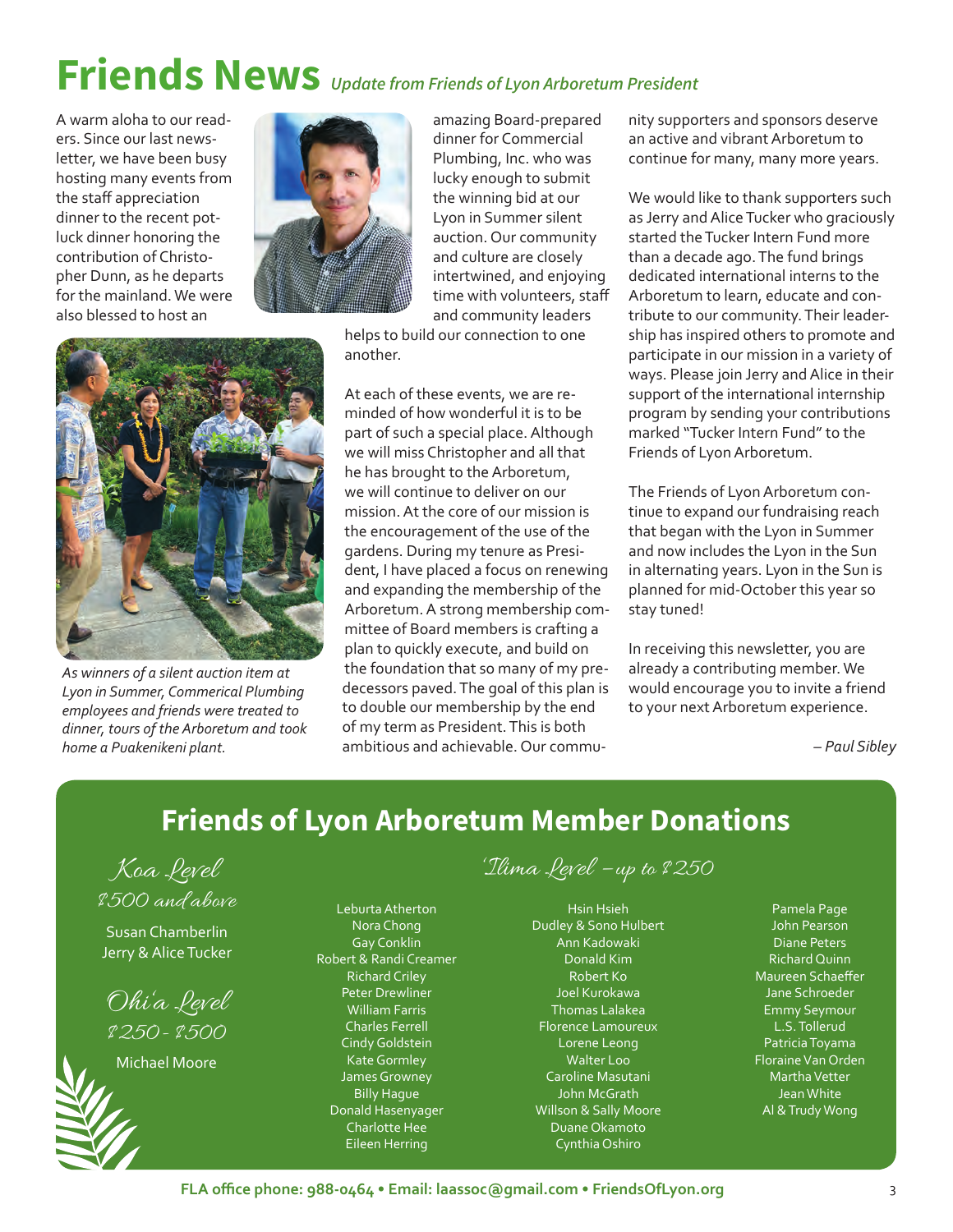# **La`au Section 2:** (for those who have completed the 1st Section Classes) **Orchid Culture & Growing Techniques Instructor: Peter Wiggin**

**Rain Gardens for Home Landscapes** The Communication of the Unit of the Wanger and The Wanger and The Wanger and The Wanger **Reserves** Instructor: Jolie Wanger

Learn how to build a rain garden and contribute to the sustainability of our islands. By installing a simple rain garden in your own yard you can help prevent storm water runoff from harming our ocean ecosystems, recharge our aquifer and make your landscape more attractive and functional at the same time. In this morning workshop, Jolie will describe the benefits of creating a rain garden system, the design and installation process and which plants are most effective. Class will include hands-on experience in the garden with site analysis, percolation testing and design consideration. Participants will also get a chance to tour the Arboretum's new rain garden and bioswale. Come ready to design, create and malama our `āina! Class size limited, preregistration required. *Saturday May 17* 9:30-11:30 \$20

Come refresh the mind and body with a beautiful hike through Lyon Arboretum followed by a yoga class in our open-air classroom. Explore the Arboretum trails and indulge the senses in glorious green hues, earthy rainforest smells, and raucous calls of cockatoos! Then unwind in an all levels Hatha yoga class to explore in our bodies the shapes we see outside. Amanda Painter is a trained Lyon Arboretum guide and Yoga Instructor at Open Space Yoga and Yoga Hawai`i. Meet at 12:30 in the classroom, bring a yoga mat. Hike begins at 12:45. Class meets on the second Saturday of each month. Sign up for one class or all 4. Class size is limited, so sign up early.

| Yoga 1: Saturday June 14  | 12:30-2:45 | \$20 preregistered (\$25 on Saturday, if space available) |
|---------------------------|------------|-----------------------------------------------------------|
| Yoga 2: Saturday July 12  | 12:30-2:45 | \$20 preregistered (\$25 on Saturday, if space available) |
| Yoga 3: Saturday Aug. 9   | 12:30-2:45 | \$20 preregistered (\$25 on Saturday, if space available) |
| Yoga 4: Saturday Sept. 13 | 12:30-2:45 | \$20 preregistered (\$25 on Saturday, if space available) |

### **Papa Lā`au Lapa`au—Hawaiian Medicine Class Instructor: Emmalani Makepa-Foley**

Lā'au Lapa'au or Hawaiian Medicine is a traditional practice of healing, incorporating Hawaiian herbs, spirituality and aloha. In this introductory class we will be learning about traditional Hawaiian and hānai medicinal herbs, plant identification, methods of preparation, and application. This class offers a foundational piece of this unique art as well as contemporary and complimentary approaches to healing.

on Classe

**Summer 2014 Lyon Arboretum—University of Hawai`i at Mānoa**

| La'au Section 1 : Saturdays: April 12, 19, May 3, 17                    | $9:00-11:00$   | \$40 |
|-------------------------------------------------------------------------|----------------|------|
| La'au Section 2: (for those who have completed the 1st Section Classes) |                |      |
| Saturdays: April 12, 19, May 3, 17                                      | $12:00 - 2:00$ | \$40 |

Peter will review the basics of the orchid family, including some of the fascinating history of orchid culture. The main focus will be on the various cultural practices and orchid growing techniques. There will be lots of pictures, time for questions, and a repotting demo at the end. Saturday May 3 9-11 \$20.

### **Yoga In The Garden Instructor: Amanda Painter instructor: Amanda Painter**

### 4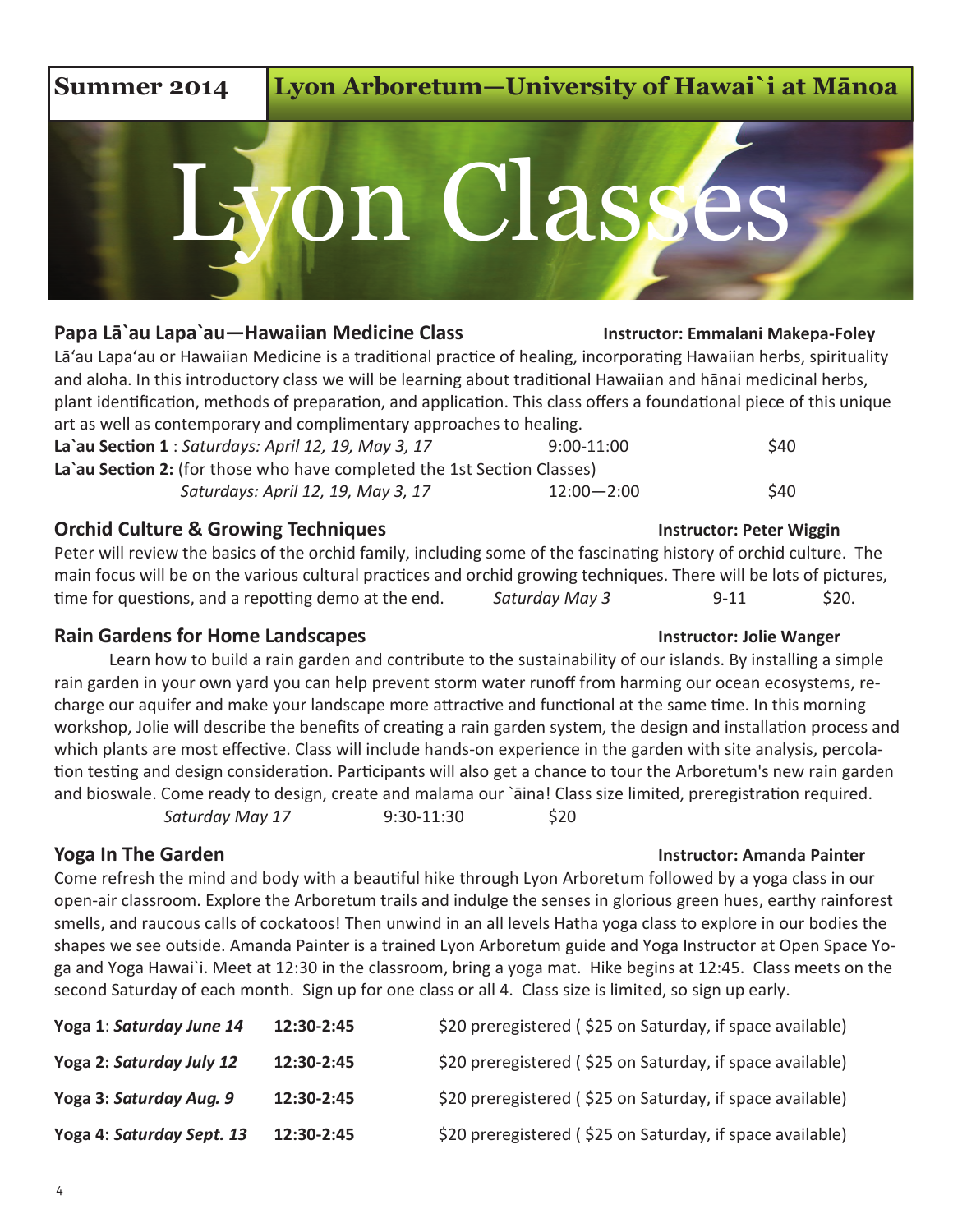### **Wahine Tree Climbing Workshop State Accord Contract Contract Contract Accord Contract Contract Accord Contract Contract Accord Accord Accord Accord Manufacture Accord Accord Manufacture Accord Manufacture Accord Manufactu**

Want to learn how to climb trees? This 4-hour class will introduce the basics of tree climbing in a fun filled, lowpressure atmosphere. This is a hands-on workshop where participants will engage in all aspects of tree climbing: rope installation, tying appropriate knots, and entering the tree. No tree climbing experience necessary. Recommended attire: hiking shoes, work pants, and a long sleeved t-shirt. Please note that tree climbing does require some upper body strength. If you are active and enjoy exercising, this is an awesome opportunity for you to climb some of the most beautiful trees on the island of O`ahu. Jamilee Kempton, staff Arborist at Lyon Arboretum is the 2013 Western Chapter Women's Tree Climbing Champion, and was the top ranked competitor from the USA at the 2013 International Tree Climbing Championships. Limited to a maximum of 10 climbers. CEU's (continuing education units) for this workshop are available for ISA Certified Arborists/Tree Workers).  $Saturday June 28$   $9-1$  \$75

### **Urban Chicks: Raising Backyard Chickens Instructor: Pat Chung & Meg Lin**

Learn how to get started raising chickens in your own backyard. Meg and Pat have been caring for chickens (and living peacefully with their neighbors!) for several years. Learn how you too can enjoy fresh eggs, practice chemical - free bug control, and how to care for new chicks. Learn about chicken laws and local city ordinance, if you should build or buy a chicken coop, how to pick a breed, and all the other important questions to get you and your chickens off to a long and happy relationship! *Saturday July 19* 9-11 \$20

### Lei Making & Lei Plants: a 3 class workshop **Instructor: Brian Choy**

Brian Choy, deemed a master lei maker by his peers and fans, will teach this series of classes. The first class will focus on learning the wili method of lei making, the second class on haku with ti, and the last class on planting and maintaining a lei garden. The classes are taught as a successive series, enrollment includes all three classes. Students will be provided with a list of floral materials and supplies to bring for the class (no equipment of floral material will be provided). When registering please provide an email address.

*3 Saturdays: July 12, 19, 26* 9:30-11:30 \$50

### **CHILDREN'S SUMMER CLASSES**

### **Kid's Summer Day Camp at Lyon Instructor: Lyon Education Staff**

Join us for a week (or two!) of learning and fun. We are offering two weeks of day long classes themed around Hawaiian culture. We will spend a lot of time hiking, exploring the Arboretum trails and stream, and planting and harvesting in the garden. Students will learn about Hawaiian plants, animals and ecosystems. We'll spend time each day learning mele, crafts, games, stories and `olelo Hawai`i (Hawaiian language). Experience fun and learning. E hele mai! For keiki in grades K-6.

| Week 1: (5 days) Monday-Friday, June 2-6                                      | $8:30-2:30$ | \$200 |
|-------------------------------------------------------------------------------|-------------|-------|
| <i>Week 2:</i> (4 days) Monday, Tuesday, Thursday, Friday, June 9, 10, 12, 13 | 8:20-2:30   | \$160 |

As teachers, we all hope to heighten children's appreciation and awareness of plants and flowers, and to inspire children to experience realize the beauty and potentialities of nature. In this very special class, children will get a chance to hike through the gardens to gather materials, and then design their own containers with natural materials they've gathered. Children will use their collected garden treasures to create an arrangement expressing their communication and feelings with nature. Dress appropriately for weather (poncho or jacket, long pants, covered shoes). **Open to children who are currently enrolled in grades 1-4.**

Saturday, June 14 9:00-11:00 \$5

**To register call 988-0456. Registration forms can be found online at www.hawaii.edu/lyonarboretum**

### 5

### **Ikebana for Children Instructors: Linda Hamasaki & Carole Sakata**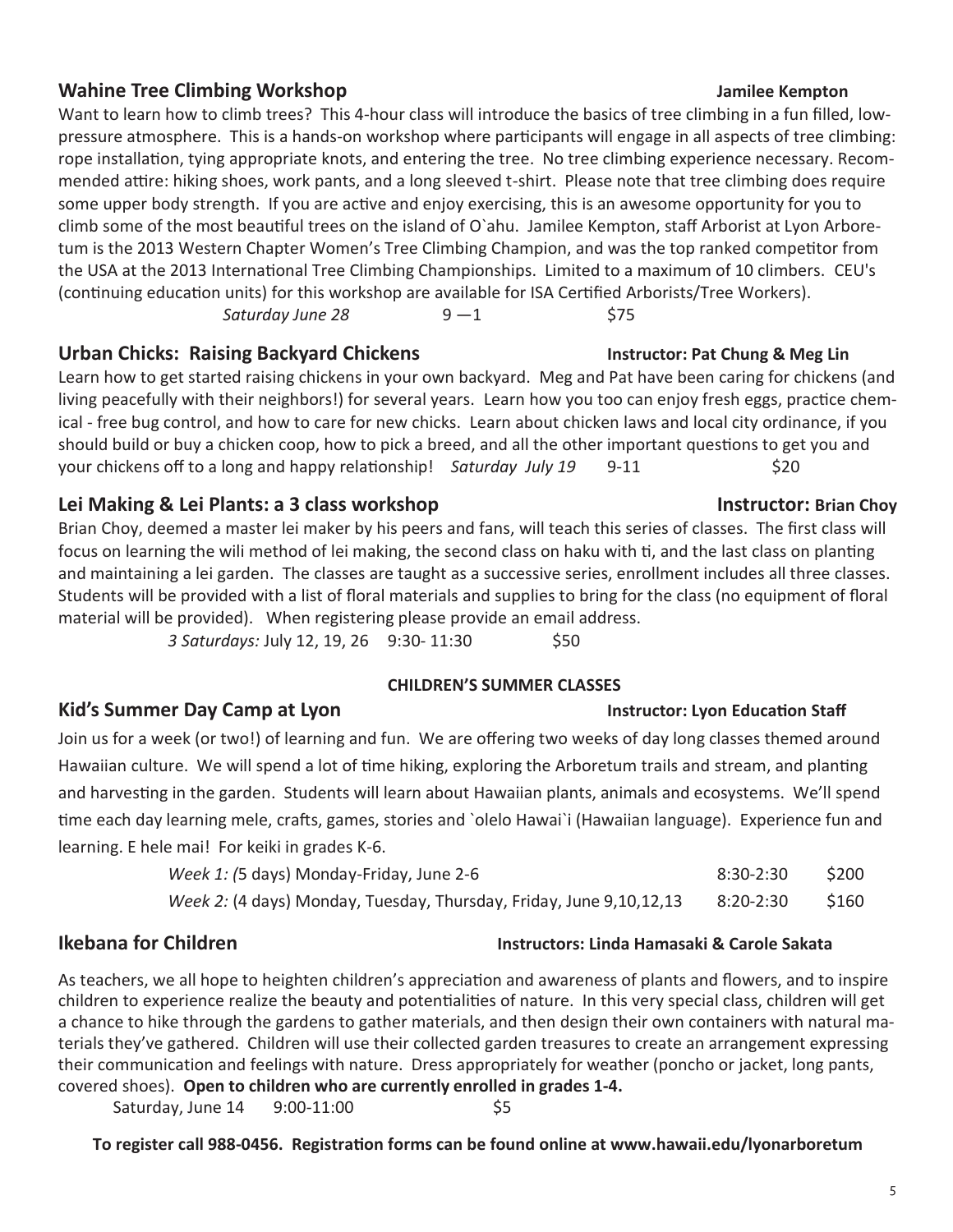## All classes require preregistration Call 988-0456 to register for classes

### *Download an application form for our children's classes at: www.hawaii.edu/lyonarboretum*

*For information about upcoming classes, please call our Education Department at 988-0461*

**Registration is required for all classes.** You will be enrolled in the class the day your payment is received. Class size is limited, and classes fill quickly. To avoid disappointment, register early.

**Payment may be made by check, cash or credit card. To register, call the Arboretum's business office at:**  (808) 988-0456, or drop off or mail your registration to the business office: c/o Class registration: Lyon Arboretum, 3860 Mānoa Road, Honolulu, HI. 96822.

### **Class Cancellation and Refund Policy**

If it is necessary to cancel your registration, please notify Lyon Arboretum at (808) 988-0456. A full refund, (less a \$5.00 handling charge) will be issued with a minimum 7-day advance notification before the class date. No refunds will be made if you fail to show up for the class. The Arboretum reserves the right to cancel a class. A full refund will be issued if the class is cancelled by the Arboretum.

### **ADULT CLASS REGISTRATION FORM**

| Please register me for:   |                                       |                                                                            |       |     |
|---------------------------|---------------------------------------|----------------------------------------------------------------------------|-------|-----|
|                           | (Print title of class, date of class) |                                                                            |       |     |
| My name is:               |                                       |                                                                            |       |     |
|                           | (Please print)                        |                                                                            |       |     |
| My address is:            |                                       |                                                                            |       |     |
|                           | Street                                | City                                                                       | State | ZIP |
| Daytime phone #: ________ |                                       |                                                                            |       |     |
|                           | (Please print)                        |                                                                            |       |     |
|                           |                                       |                                                                            |       |     |
| Email address:            |                                       |                                                                            |       |     |
|                           | (Please Print)                        |                                                                            |       |     |
|                           |                                       | Total class fees enclosed: Total class fees enclosed:                      |       |     |
|                           |                                       | Please sign me up to receive an email notification of upcoming classes and |       |     |
|                           |                                       | events at Lyon. Yes (make sure you have included you email address         |       |     |
|                           |                                       |                                                                            |       |     |
|                           | above if yes) No thanks               |                                                                            |       |     |

**Visit www.hawaii.edu/lyonarboretum/education/classes2 for more class details and to download the registration form.**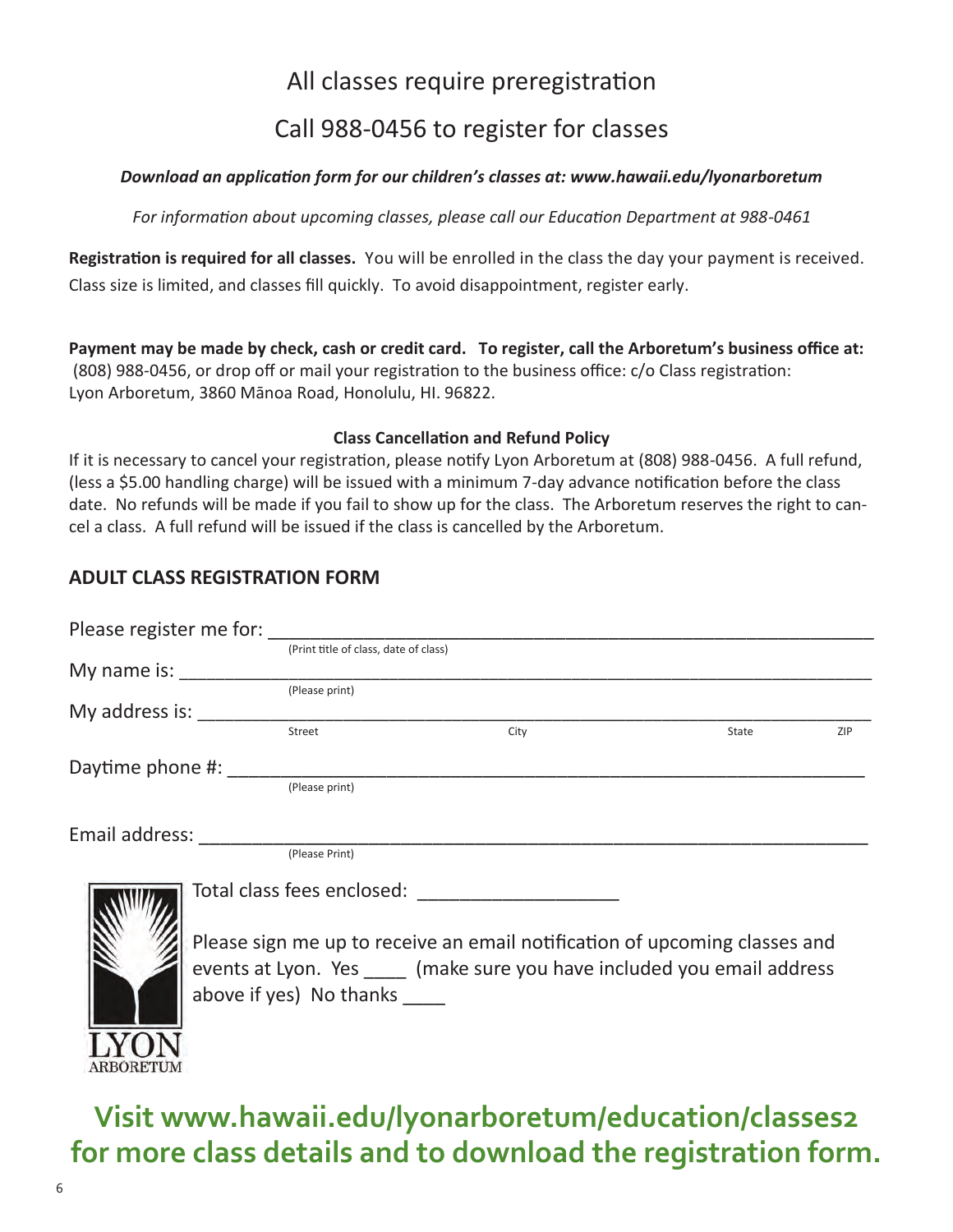$\frac{1}{2}$  Join the Friends of Lyon Arboretum for Lyon in the Sun this fall. The family friendly event will feature live music, a plant sale, tours, Hawaiian cultural demonstrations, flower arranging lessons and more! Check FriendsOfLyon.org for the date.

### **Mahalo for your support!**

*We acknowledge, with gratitude, the following donations: Alpha Delta Zeta Chapter – Children's Education Program donation, Alpha Delta Kappa Chapter – Children's Education Program donation, John Hall – book donation, Eileen Herring – Brachychiton plant, Michi Enomoto – Metrosideros cuttings, Marian Leong – Metrosideros cuttings, Ann Kaodwaki: plant – sale boxes, Edwyna Spiegel – plant sale boxes, Dorothy Higashi – hand-crafted dish towels for sale in gift shop.*

## *Wish List* Save the trees!

If you'd like to receive future newsletters in PDF format via email, please contact higashi2@hawaii.edu.



Sign up for the email newsletter by November 30 to be eligible for a \$10 gift certificate redeemable at the Arboretum gift shop.

Congratulations to Christy Imata, our Winter/Spring 2014 drawing prize winner!

Good luck next time!



School field trip subsidies (\$100 ea.), Rite-in-the-Rain ink-jet paper (\$86), keiki rain ponchos (\$5 ea.), HD laminator (\$250), laptop computer (\$1,000), Silky short hand saw (\$65), rain jackets (\$40 ea.), sickles (\$3 ea), two 8' fiberglass step ladders (\$140 ea.), fruit for Jams & Jellies: lilikoi, mulberry, calamondin, kumquat, surinam and strawberry guava; 50'x5/8" heavy duty garden hose; pruning saw & shears (\$70); tarp (\$10). Mahalo!

| Payment method: _______ check (payable to Lyon Arboretum/UHF, Attn account #12043404) |  |
|---------------------------------------------------------------------------------------|--|
| Or Credit Card: _____ (Visa) _____ (Master Card) _____ (American Express)             |  |
|                                                                                       |  |
|                                                                                       |  |